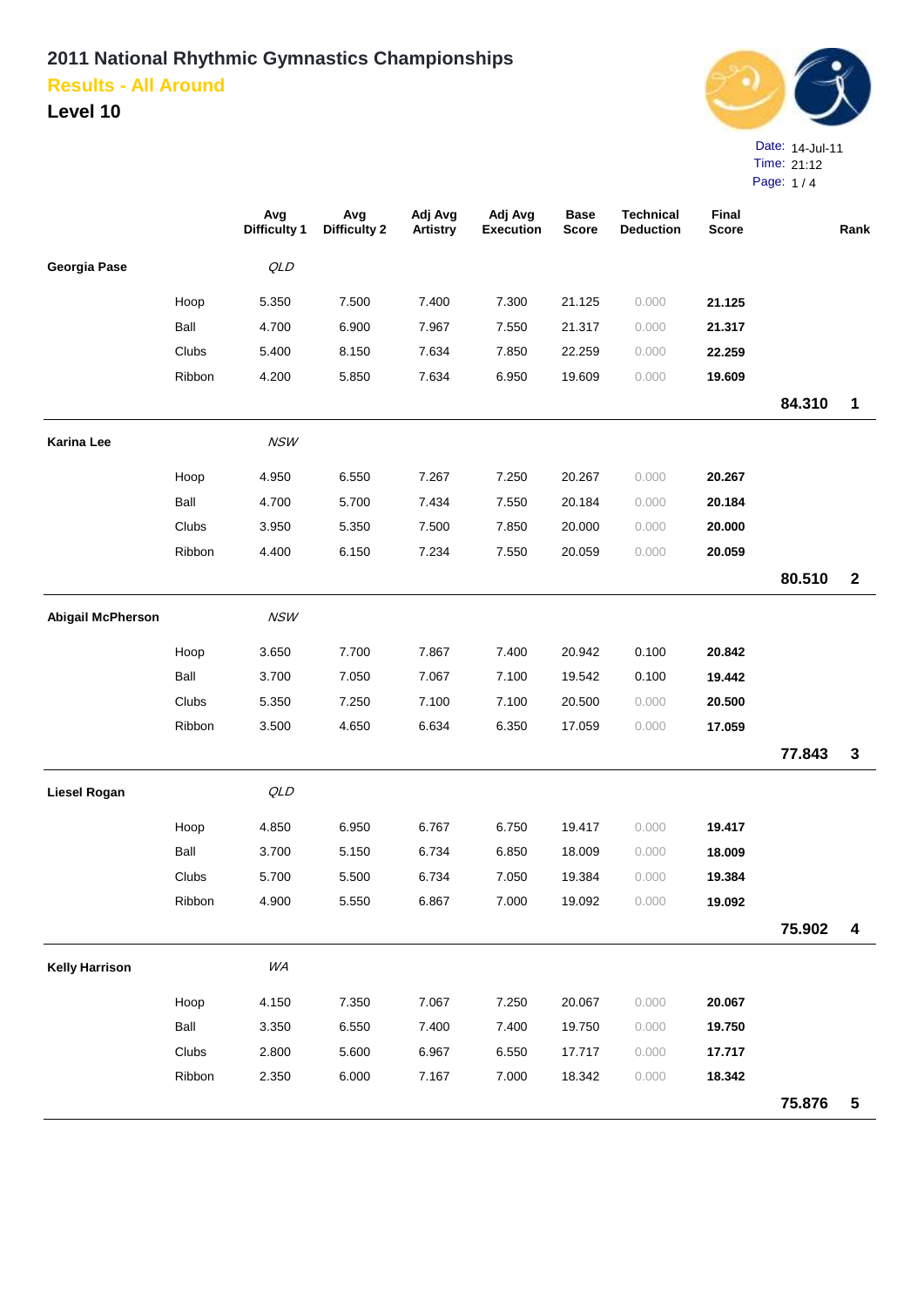

| <b>Chloe Nelson</b>     |        | QLD        |       |       |       |        |       |        |        |                |
|-------------------------|--------|------------|-------|-------|-------|--------|-------|--------|--------|----------------|
|                         | Hoop   | 4.900      | 6.350 | 7.134 | 7.000 | 19.759 | 0.100 | 19.659 |        |                |
|                         | Ball   | 4.000      | 4.900 | 6.534 | 6.900 | 17.884 | 0.400 | 17.484 |        |                |
|                         | Clubs  | 4.600      | 6.400 | 7.000 | 6.550 | 19.050 | 0.000 | 19.050 |        |                |
|                         | Ribbon | 4.250      | 4.500 | 6.667 | 7.000 | 18.042 | 0.000 | 18.042 |        |                |
|                         |        |            |       |       |       |        |       |        | 74.235 | $\bf 6$        |
| <b>Alberta Nader</b>    |        | <b>NSW</b> |       |       |       |        |       |        |        |                |
|                         | Hoop   | 3.500      | 6.350 | 7.467 | 6.550 | 18.942 | 0.200 | 18.742 |        |                |
|                         | Ball   | 3.950      | 6.400 | 7.300 | 7.300 | 19.775 | 0.000 | 19.775 |        |                |
|                         | Clubs  | 2.800      | 5.700 | 7.434 | 6.900 | 18.584 | 0.000 | 18.584 |        |                |
|                         | Ribbon | 3.300      | 4.750 | 6.667 | 6.400 | 17.092 | 0.000 | 17.092 |        |                |
|                         |        |            |       |       |       |        |       |        | 74.193 | $\overline{7}$ |
| <b>Bryony White</b>     |        | QLD        |       |       |       |        |       |        |        |                |
|                         | Hoop   | 3.200      | 6.850 | 7.367 | 7.100 | 19.492 | 0.000 | 19.492 |        |                |
|                         | Ball   | 2.600      | 5.150 | 6.967 | 7.200 | 18.042 | 0.000 | 18.042 |        |                |
|                         | Clubs  | 3.700      | 5.450 | 6.700 | 7.050 | 18.325 | 0.000 | 18.325 |        |                |
|                         | Ribbon | 2.800      | 6.100 | 6.834 | 6.950 | 18.234 | 0.000 | 18.234 |        |                |
|                         |        |            |       |       |       |        |       |        | 74.093 | 8              |
| <b>Erin Hanson</b>      |        | QLD        |       |       |       |        |       |        |        |                |
|                         | Hoop   | 3.900      | 5.750 | 6.534 | 7.350 | 18.709 | 0.000 | 18.709 |        |                |
|                         | Ball   | 3.900      | 5.750 | 6.534 | 7.350 | 18.709 | 0.000 | 18.709 |        |                |
|                         | Clubs  | 3.500      | 5.400 | 7.067 | 7.450 | 18.967 | 0.000 | 18.967 |        |                |
|                         | Ribbon | 3.150      | 4.900 | 6.567 | 6.950 | 17.542 | 0.000 | 17.542 |        |                |
|                         |        |            |       |       |       |        |       |        | 73.927 | 9              |
| <b>Bianca Strugnell</b> |        | VIC        |       |       |       |        |       |        |        |                |
|                         | Hoop   | 2.450      | 8.000 | 6.767 | 6.800 | 18.792 | 0.050 | 18.742 |        |                |
|                         | Ball   | 3.000      | 6.800 | 6.867 | 7.100 | 18.867 | 0.000 | 18.867 |        |                |
|                         | Clubs  | 1.900      | 5.750 | 6.700 | 6.650 | 17.175 | 0.000 | 17.175 |        |                |
|                         | Ribbon | 3.100      | 5.300 | 7.067 | 6.750 | 18.017 | 0.000 | 18.017 |        |                |
|                         |        |            |       |       |       |        |       |        | 72.801 | 10             |
| <b>Stephanie Lee</b>    |        | VIC        |       |       |       |        |       |        |        |                |
|                         | Hoop   | 4.200      | 5.300 | 7.000 | 7.300 | 19.050 | 0.000 | 19.050 |        |                |
|                         | Ball   | 3.500      | 6.100 | 7.000 | 7.150 | 18.950 | 0.000 | 18.950 |        |                |
|                         | Clubs  | 3.400      | 6.350 | 6.700 | 6.700 | 18.275 | 0.000 | 18.275 |        |                |
|                         | Ribbon | 4.800      | 3.300 | 6.334 | 6.100 | 16.484 | 0.000 | 16.484 |        |                |
|                         |        |            |       |       |       |        |       |        | 72.759 | 11             |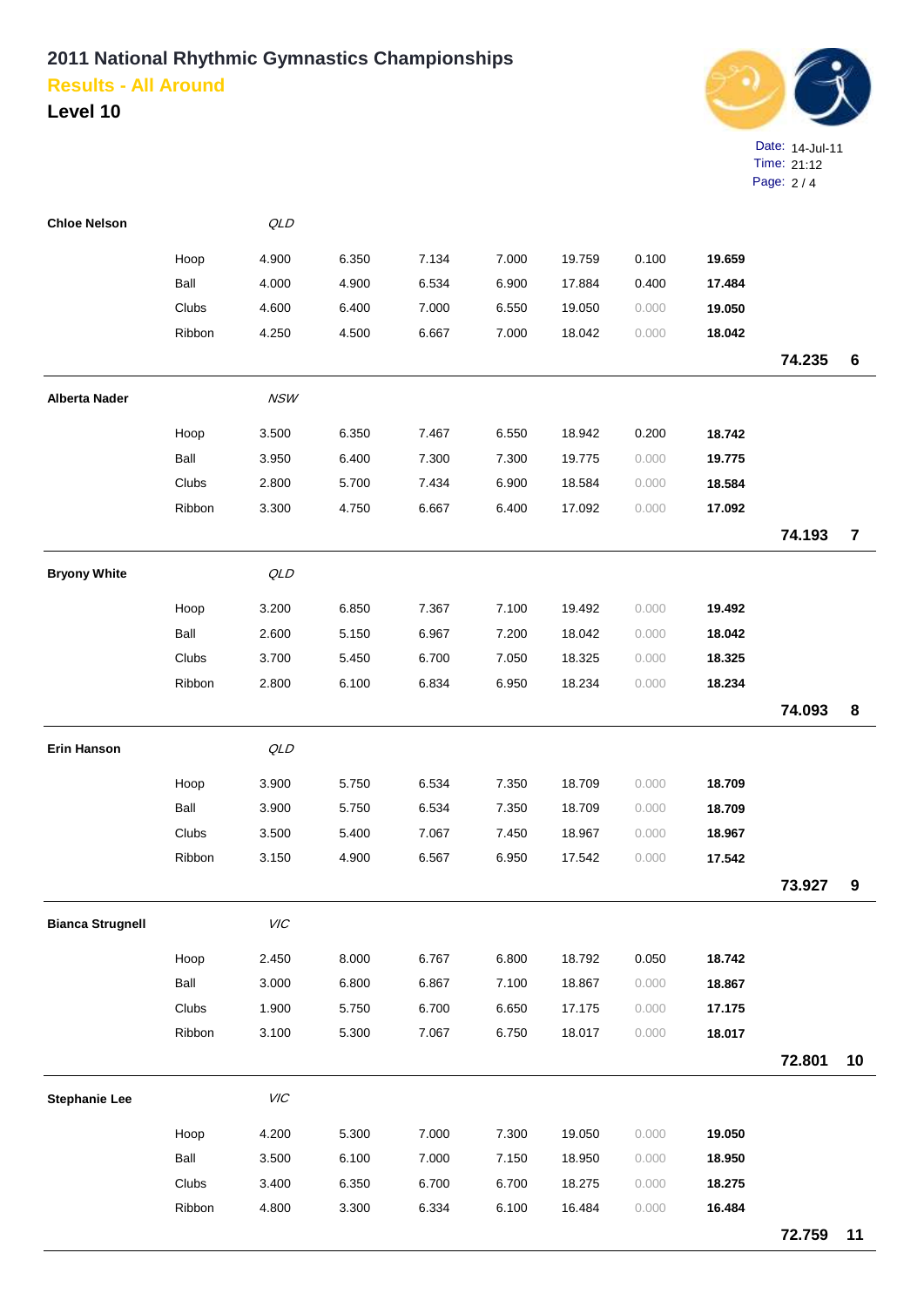

| <b>Lilian Zhu</b>        |        | <b>NSW</b>  |       |       |       |        |       |        |        |    |
|--------------------------|--------|-------------|-------|-------|-------|--------|-------|--------|--------|----|
|                          | Hoop   | 2.000       | 6.250 | 7.000 | 6.550 | 17.675 | 0.050 | 17.625 |        |    |
|                          | Ball   | 3.150       | 5.450 | 7.100 | 7.150 | 18.550 | 0.000 | 18.550 |        |    |
|                          | Clubs  | 3.250       | 5.450 | 6.534 | 6.800 | 17.684 | 0.000 | 17.684 |        |    |
|                          | Ribbon | 2.400       | 4.600 | 6.434 | 6.800 | 16.734 | 0.000 | 16.734 |        |    |
|                          |        |             |       |       |       |        |       |        | 70.593 | 12 |
| <b>Sarah Bewley</b>      |        | WA          |       |       |       |        |       |        |        |    |
|                          | Hoop   | 3.700       | 3.400 | 6.367 | 6.750 | 16.667 | 0.050 | 16.617 |        |    |
|                          | Ball   | 3.300       | 5.650 | 6.334 | 7.250 | 18.059 | 0.000 | 18.059 |        |    |
|                          | Clubs  | 3.500       | 4.000 | 6.834 | 7.200 | 17.784 | 0.000 | 17.784 |        |    |
|                          | Ribbon | 2.950       | 4.250 | 6.167 | 6.750 | 16.517 | 0.000 | 16.517 |        |    |
|                          |        |             |       |       |       |        |       |        | 68.977 | 13 |
| <b>Katelyn Morrissey</b> |        | WA          |       |       |       |        |       |        |        |    |
|                          | Hoop   | 2.350       | 5.850 | 6.334 | 6.150 | 16.584 | 0.450 | 16.134 |        |    |
|                          | Ball   | 2.600       | 5.350 | 6.500 | 6.300 | 16.775 | 0.400 | 16.375 |        |    |
|                          | Clubs  | 2.700       | 5.550 | 7.267 | 7.000 | 18.392 | 0.000 | 18.392 |        |    |
|                          | Ribbon | 2.400       | 6.600 | 6.767 | 6.500 | 17.767 | 0.000 | 17.767 |        |    |
|                          |        |             |       |       |       |        |       |        | 68.668 | 14 |
| <b>Amberley Tancock</b>  |        | NZL         |       |       |       |        |       |        |        |    |
|                          | Hoop   | 3.400       | 3.850 | 7.000 | 7.150 | 17.775 | 0.000 | 17.775 |        |    |
|                          | Ball   | 3.350       | 4.700 | 5.967 | 6.550 | 16.542 | 0.000 | 16.542 |        |    |
|                          | Clubs  | 3.950       | 3.750 | 6.334 | 6.100 | 16.284 | 0.000 | 16.284 |        |    |
|                          | Ribbon | 4.500       | 4.450 | 6.800 | 6.750 | 18.025 | 0.000 | 18.025 |        |    |
|                          |        |             |       |       |       |        |       |        | 68.626 | 15 |
| <b>Eloise Chia</b>       |        | ${\cal SA}$ |       |       |       |        |       |        |        |    |
|                          | Hoop   | 2.300       | 3.750 | 6.100 | 5.750 | 14.875 | 0.500 | 14.375 |        |    |
|                          | Ball   | 3.450       | 5.350 | 6.334 | 7.150 | 17.884 | 0.050 | 17.834 |        |    |
|                          | Clubs  | 3.750       | 4.350 | 6.667 | 6.650 | 17.367 | 0.000 | 17.367 |        |    |
|                          | Ribbon | 2.950       | 3.700 | 6.600 | 6.850 | 16.775 | 0.000 | 16.775 |        |    |
|                          |        |             |       |       |       |        |       |        | 66.351 | 16 |
| <b>Erin James</b>        |        | ${\cal SA}$ |       |       |       |        |       |        |        |    |
|                          | Hoop   | 2.900       | 3.850 | 6.600 | 6.400 | 16.375 | 0.000 | 16.375 |        |    |
|                          | Ball   | 3.300       | 5.050 | 6.800 | 6.750 | 17.725 | 0.050 | 17.675 |        |    |
|                          | Clubs  | 1.450       | 3.650 | 6.467 | 5.900 | 14.917 | 0.000 | 14.917 |        |    |
|                          | Ribbon | 2.800       | 4.750 | 6.734 | 6.800 | 17.309 | 0.000 | 17.309 |        |    |
|                          |        |             |       |       |       |        |       |        | 66.276 | 17 |